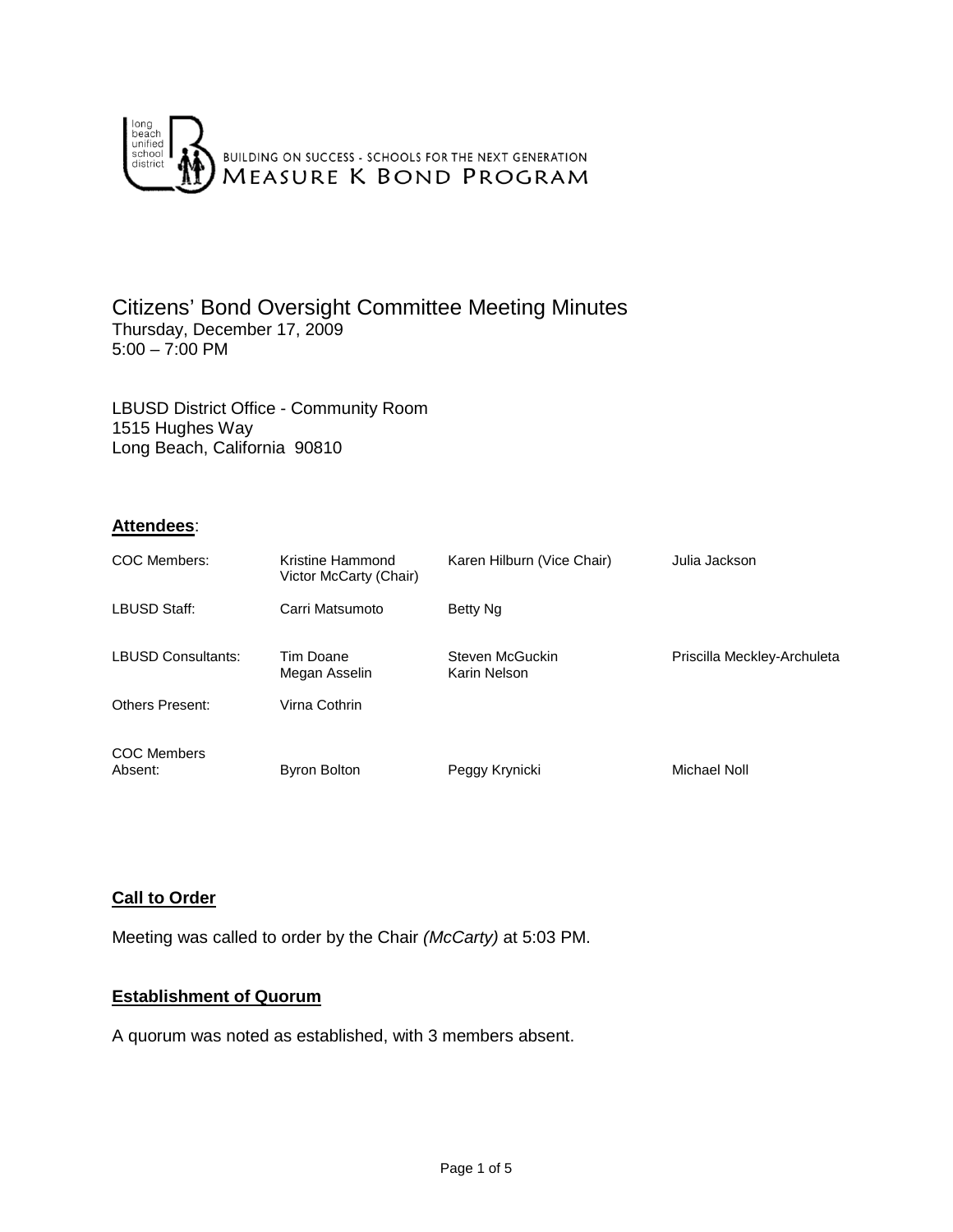## **Approval of Minutes**

September 24, 2009 meeting minutes were provided to all COC members in their meeting packet. Motion to approve the minutes carried without further discussion or changes.

There was discussion about timing for draft meeting minutes being completed and sent to the Committee members, as well as the process for review of the draft minutes. District staff will consider sending the completed draft minutes to the members when they are ready, in advance of the meeting agendas and accompanying documents such as quarterly financial reports.

## **Communications**

Discussion of Meeting frequency ultimately deferred to New Business.

# **Public Comment**

None.

# **Staff Reports**

## **2008/2009 Annual Financial and Performance Audit** *(Ng/Nelson/Asselin)*

The audits are conducted according to State reporting requirements and regulations and follow standard auditing practices. The auditors are independent and not internal to the District. Vincenti, Lloyd, Stutzman, LLP was selected by the District to conduct both the District audit, as well as the Measure K, Proposition 39 audits. The Measure K audits are based upon the voterapproved Bond language.

The financial audit report was reviewed and questions addressed. There were no findings and no questioned costs for the audit; and there were no instances of non-compliance. There was a question and clarification provided of what a modified accrual is. This term is used for governmental funds that are maintained on a cash basis until end of year, which is how the Measure K bond fund is maintained. It was reported that during the audit period there was one primary expenditure, which was a debt retirement and that it was included in the voter-approved bond language. There was a clarification of the expenditure for program management services. There is also a requirement that 85% of bond funds be encumbered within a 3-year period from sale of the bonds. This is an IRS requirement, not an auditing requirement, and if not complied with could be subject to arbitrage.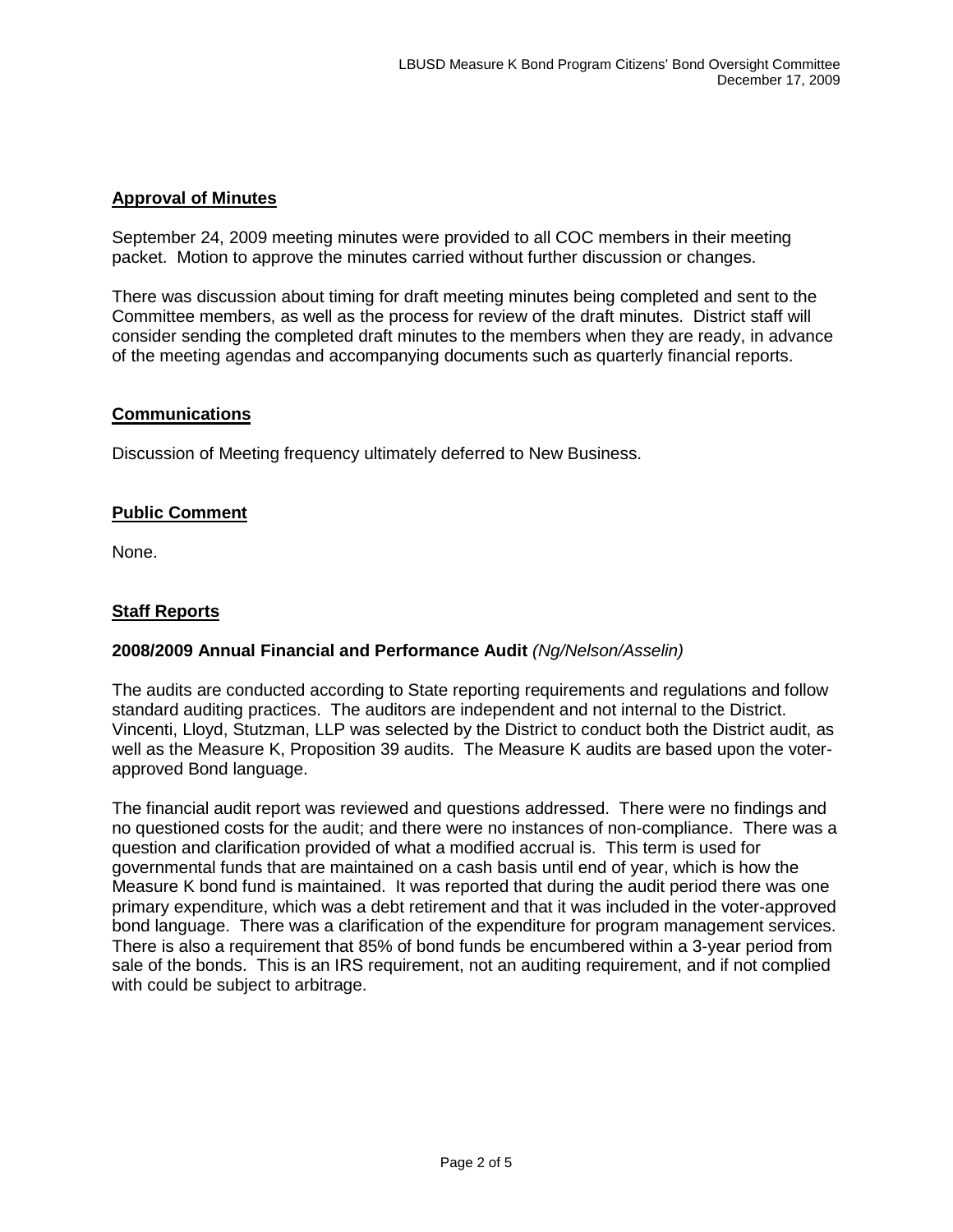The performance audit report was reviewed and questions addressed. The purpose of the performance audit is to confirm that the bond program is in compliance with the voter-approved bond language. It was reported that there were no instances of non-compliance resulting in an "unqualified opinion". The auditors reported to the Committee that there were no findings, which is excellent as some districts struggle with the establishment of the processes and procedures at the beginning of a bond program.

There was a clarification that the Board does not approve the audits, but only receives the audits.

# **Measure K Bond Program Update** *(Matsumoto)*

The December 1, 2009 Board Workshop was reviewed and questions addressed. An overview of key areas highlighted:

- Last months focus of efforts and cost savings measures.
- Selection of pre-qualified consultants.
- Major project updates New 6-8 Middle School #1 (at the former GTE site) and New High School #1 – Early College Academic Technical School (ECATS). The CEQA review period on the ECATS project was extended one month.
- Review of major priority projects and projects in planning.
- Status of District-wide projects.

## **Quarterly Financial Update** *(Doane)*

The report was reviewed and discussed with questions from COC members addressed. Following are the primary topics of discussion:

- Significant set-up activities:
	- Implementation of new facility project tracking software application for expenditure reporting, which is a supplement to District's annual fiscal accounting. The new software is for capital projects. It can span multiple fiscal years and provides reporting capabilities for State audits.
	- Development of processes, procedures and protocols.
	- Annual fiscal year-end closing activities.
- Coding and minor report format changes from September 24, 2009 report.
- Executive Summary format.
- Budget Modifications Processed During Construction Period for New 6-8 Middle School #1 (GTE Site).

There was discussion regarding the duration of time it will take to review the financial report as it continues to grow. Extra time was spent on this first review to clarify how the reports look, are read and interpreted.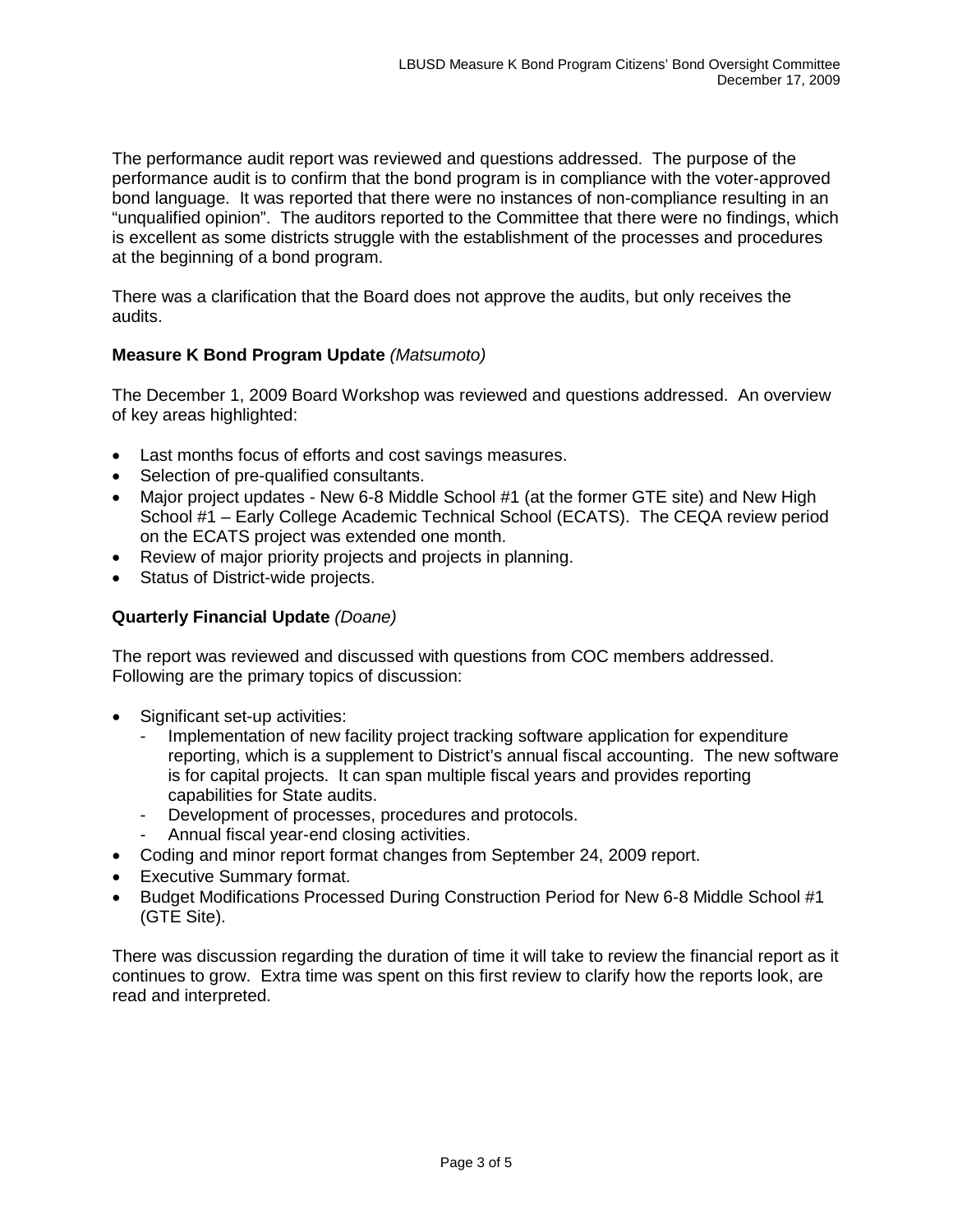# **COC Annual Report Format and Schedule** *(McCarty)*

There was discussion about when to deliver the annual report to the Board. It is the Committee's intent to present the annual report prior to the expiration of the 1-year terms for current Committee members. The date for presentation to the Board will be determined at the March 25, 2010 meeting. Chair McCarty will draft the annual report and send it to Vice-Chair Hilburn. The annual report will end with December 31, 2009; and the draft will be included in the packet for the next COC meeting. Hilburn moved, Hammond seconded – the motion carried without further discussion.

## **New Business**

## **2009/2010 Annual Financial and Performance Audit** *(Matsumoto)*

It is the intent to have the audit firm's lead personnel on the Measure K audits meet with the COC members prior to starting the 2009/2010 audits. It is standard District practice to rotate to a new audit firm this coming year, so it is expected that a different firm will be conducting next year's bond program audits.

#### **Additional Meetings** *(McCarty)*

Chair McCarty met with Kim Stallings to discuss COC matters, meetings and auditor access. There was discussion about how many meetings the COC is permitted each year. According to the current COC Bylaws, the COC is permitted to meet no more than four times annually, including all workshops and meeting types. If the COC members would like to meet more often, the Bylaws would need to be amended by the Board. In addition to adding meetings, meeting time could be extended for existing meetings.

There was discussion about access to the Measure K auditors and the desire to establish a subcommittee to address audit items. Committee members expressed various opinions on this issue. It was stated that the District has indicated that one of the primary purposes of the COC was to address the audits and believes this would be done as a whole, rather than as a subcommittee. It was indicated that the auditors could come to standing COC meetings to discuss Measure K issues and answer questions COC members might have.

There were various opinions expressed and much discussion by COC members on the topic of meeting frequency, auditor access and District staff's relationship to the COC.

Hammond moved that the COC Bylaws be changed to allow up to six (6) meetings annually rather than the current four (4). Hilburn seconded. There was additional Committee discussion followed by a vote – the motion carried. Chair McCarty will work with District staff in preparation for a Board meeting when the Bylaws will be brought back for amendment.